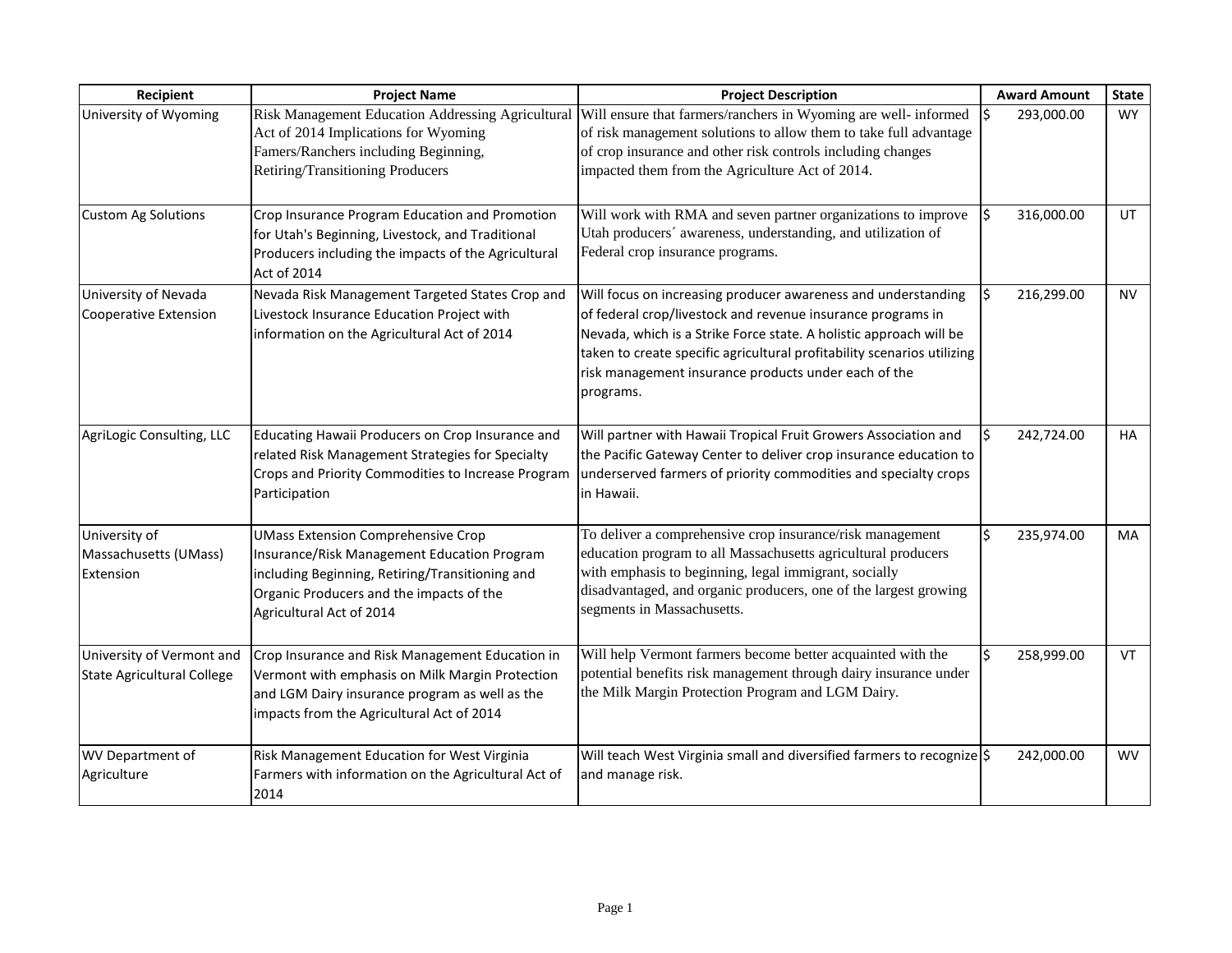| Recipient                                                         | <b>Project Name</b>                                                                                                                                                    | <b>Project Description</b>                                                                                                                                                                                                                                                                                                                                                                                                                                             | <b>Award Amount</b> | <b>State</b> |
|-------------------------------------------------------------------|------------------------------------------------------------------------------------------------------------------------------------------------------------------------|------------------------------------------------------------------------------------------------------------------------------------------------------------------------------------------------------------------------------------------------------------------------------------------------------------------------------------------------------------------------------------------------------------------------------------------------------------------------|---------------------|--------------|
| Maryland Department of<br>Agriculture                             | Maryland Crop Insurance Education and Promotion<br>Project with emphasis on small farms and organic<br>2014                                                            | Will assist Maryland farmers in making educated risk<br>management decisions for their farms. The 2012 Ag Census<br>farms as well as an overview of the Agricultural Act of showed that there 12,526 farming operations in Maryland. More<br>than 119 farms are CSAs and more than 91 are organic farms.                                                                                                                                                               | 371,000.00          | MD           |
| University of Maine<br>Cooperative Extension                      | Crop Insurance Education for Maine including the<br>changes impacting Maine producers from the<br>Agriculture Act of 2014                                              | Will provide crop insurance education to Maine farmers including $\left \xi\right $<br>changes from the Agriculture Act of 2014 as well as issues facing<br>small diversified or organic farms.                                                                                                                                                                                                                                                                        | 195,379.00          | ME           |
| University of Connecticut                                         | Crop Insurance and Risk Management Promotion,<br>Education and Training for Connecticut Farmers and<br>Growers including information on the Agriculture Act<br>of 2014 | Will train Connecticut farmers and specialty crop growers on<br>existing and emerging crop insurance products, including the new<br>Whole Farm Revenue Insurance Program, as well as impacts from<br>the Agriculture Act of 2014.                                                                                                                                                                                                                                      | 250,000.00          | CT           |
| University of Rhode Island                                        | Risk Management and Crop Insurance Education for<br>Rhode Island Growers including changes resulting<br>from the Agriculture Act of 2014                               | Will offer educational meetings that have been well attended in<br>the past which have included some aspect of crop production<br>(pruning, cover crops, organic growing) or integrated pest<br>management, with pesticide recertification credits offered where<br>appropriate.                                                                                                                                                                                       | 206,000.00<br>l\$   | <b>RI</b>    |
| New Jersey Department of<br>Agriculture                           | Crop Insurance Education for New Jersey Farmers                                                                                                                        | Will develop and implement a comprehensive crop insurance<br>education program that ensures New Jersey farmers are well<br>informed so they can take advantage of existing and emerging<br>crop insurance products.                                                                                                                                                                                                                                                    | 282,000.00          | <b>NJ</b>    |
| Pennsylvania Department<br>of Agriculture                         | Crop Insurance Education Program and the 2014<br><b>Agricultural Act impacts</b>                                                                                       | Will provide crop insurance education and information for<br>Pennsylvania farmers to help them better understand and utilize<br>the many risk management options available.                                                                                                                                                                                                                                                                                            | 700,000.00          | PA           |
| <b>New York State</b><br>Department of Agriculture<br>and Markets | New Farm Bill Crop Insurance Options for NYS<br>Producers                                                                                                              | To provide crop insurance information to all producers<br>throughout New York State prior to sign-up deadlines. Will target<br>organic, beginning, and traditional producers, those transitioning<br>the farm from one generation to the next, and producers selling<br>in the State's more than 500 farmers' markets. The impacts of the<br>project will be many more informed decisions by producers,<br>resulting in 200 additional producers using crop insurance. | 586,000.00          | <b>NY</b>    |